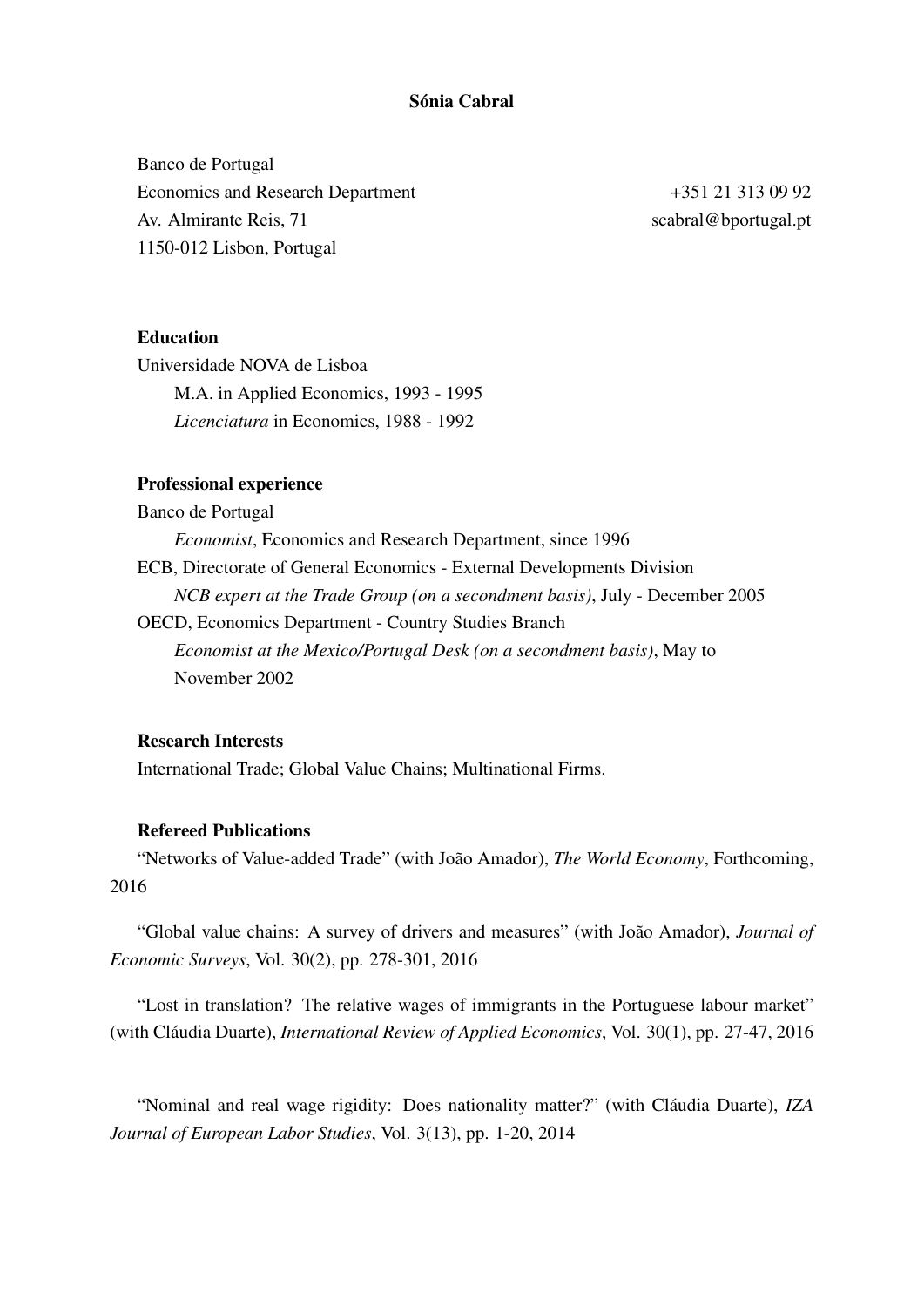"A Simple Cross-Country Index of Trade Specialization" (with João Amador and José R. Maria), *Open Economies Review*, Vol. 22(3), pp. 447-461, 2011

"What can we learn from the distribution of trade patterns? Evidence for Portugal, Spain, Greece and Ireland" (with João Amador and José R. Maria), *Portuguese Economic Journal*, Vol. 9(2), pp. 77-95, 2010

"Vertical Specialization Across the World: A Relative Measure" (with João Amador), The *North American Journal of Economics and Finance*, Vol. 20(3), pp. 267-280, 2009

#### Books and Chapters

"A basic network perspective" (with Joao Amador), in ˜ *The Age of Global Value Chains: Maps and Policy Issues, edited by João Amador and Filippo di Mauro, chapter 4, pp. 58–67,* July 2015, CEPR Press.

"Global value chains, labour markets and productivity" (with Joao Amador), in ˜ *The Age of Global Value Chains: Maps and Policy Issues*, edited by João Amador and Filippo di Mauro, chapter 7, pp. 107-120, July 2015, CEPR Press.

"A portrait of Portuguese international trade" (with João Amador and Luca David Opromolla ), in *The Portuguese Economy in the Context of Economic, Financial and Monetary Integration*, edited by Banco de Portugal Economics and Research Department, chapter 5, pp. 259-332, September 2009

"*Measuring the International Fragmentation of Production: The Portuguese Case*" (with João Amador), Lambert Academic Publishing, 2009

#### Policy Articles

"Nowcasting Portuguese tourism exports" (with Cláudia Duarte), *Banco de Portugal Economic Studies*, Vol. 3(1), 2016

"The Price Elasticity of External Demand of Portuguese Exports: A Comparison with other Euro Area countries"(with Cristina Manteu), *Banco de Portugal Economic Bulletin*, Winter 2013

"The Wage Gap of Immigrants in the Portuguese Labour Market" (with Cláudia Duarte), *Banco de Portugal Economic Bulletin*, Winter 2012

"Immigrants in the Portuguese Labour Market"(with Cláudia Duarte), *Banco de Portugal Economic Bulletin*, Spring 2011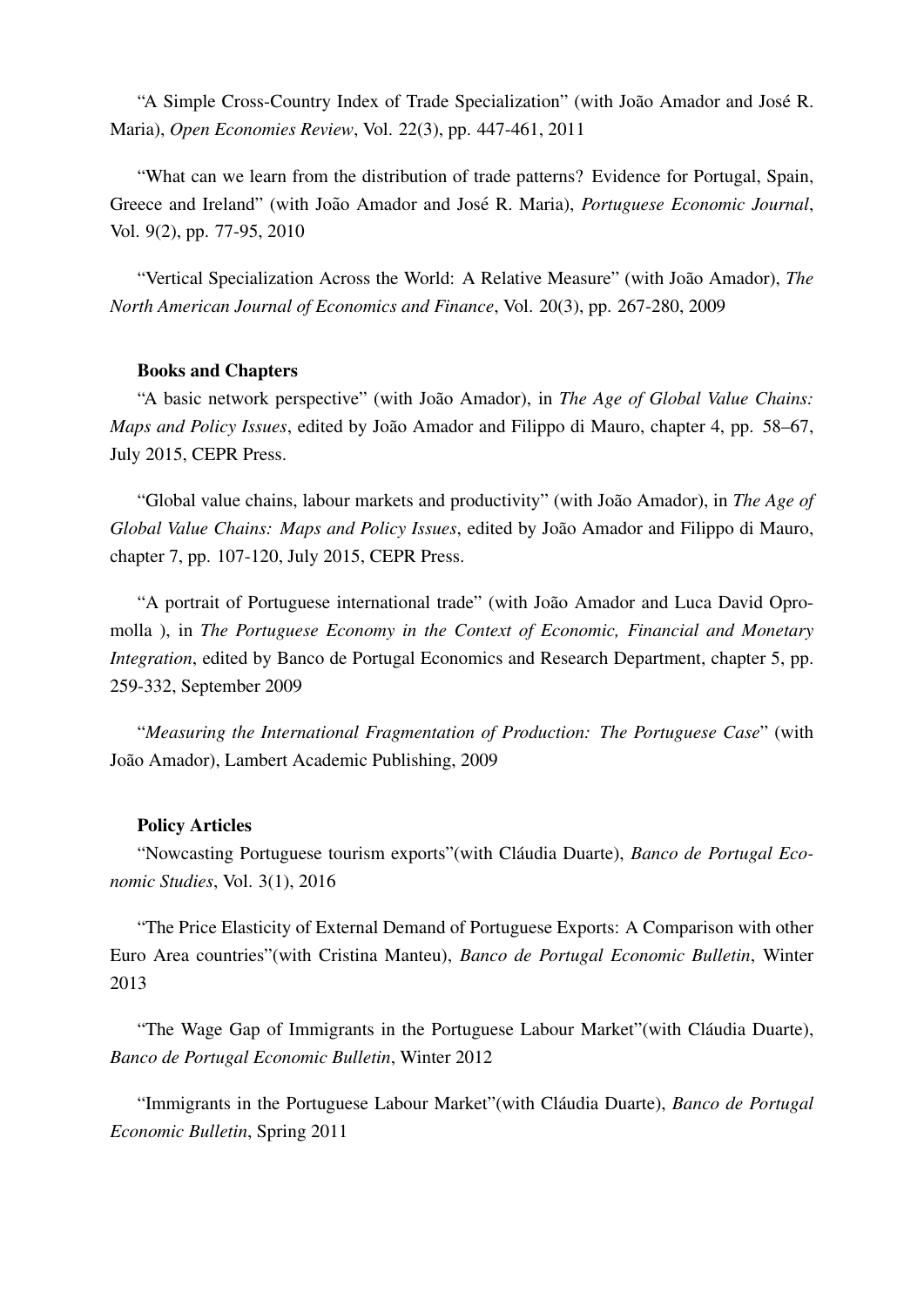"Gains from Import Variety: the Case of Portugal"(with Cristina Manteu), *Banco de Portugal Economic Bulletin*, Summer 2010

"Portuguese International Trade in Services" (with João Amador), *Banco de Portugal Economic Bulletin*, Autumn 2009

"Intra-Industry Trade in the Portuguese Economy: Products and Partners" (with João Amador), *Banco de Portugal Economic Bulletin*, Summer 2009

"The Portuguese Export Performance in Perspective: A Constant Market Share Analysis"(with João Amador), *Banco de Portugal Economic Bulletin*, Autumn 2008

"Vertical Specialization in Portuguese International Trade"(with João Amador), *Banco de Portugal Economic Bulletin*, Summer 2008

"Export Specialization Over the Last Four Decades: How Does Portugal Compare With Other Cohesion Countries?"(with João Amador and José R. Maria), *Banco de Portugal Economic Bulletin*, Autumn 2007

"Relative Export Structures and Vertical Specialization: A Simple Cross-Country Index"(with João Amador and José R. Maria), *Banco de Portugal Economic Bulletin*, Winter 2006

"Portuguese Export Market Shares: An Analysis by Selected Geographical and Product Markets"(with Paulo Soares Esteves), *Banco de Portugal Economic Bulletin*, Summer 2006

"Recent Evolution of Portuguese Export Market Shares in the European Union" , *Banco de Portugal Economic Bulletin*, December 2004

"Comparative Export Behaviour of Foreign and Domestic Firms in Portugal" , *Banco de Portugal Economic Bulletin*, March 1995

### Working Papers and Work in Progress

"Networks of value added trade" (with João Amador), European Central Bank, ECB Working Paper 1931, 2016

"A Bird's Eye View on the Impacts of Global Value Chains" (with João Amador), mimeo, DOI: 10.13140/RG.2.1.1502.3529, 2015

"Networks of value added trade"(with Joao Amador), Banco de Portugal, Working Paper ˜ 16-2015

"Global Value Chains: Surveying Drivers and Measures" (with João Amador), European Central Bank, ECB Working Paper 1739, 2014